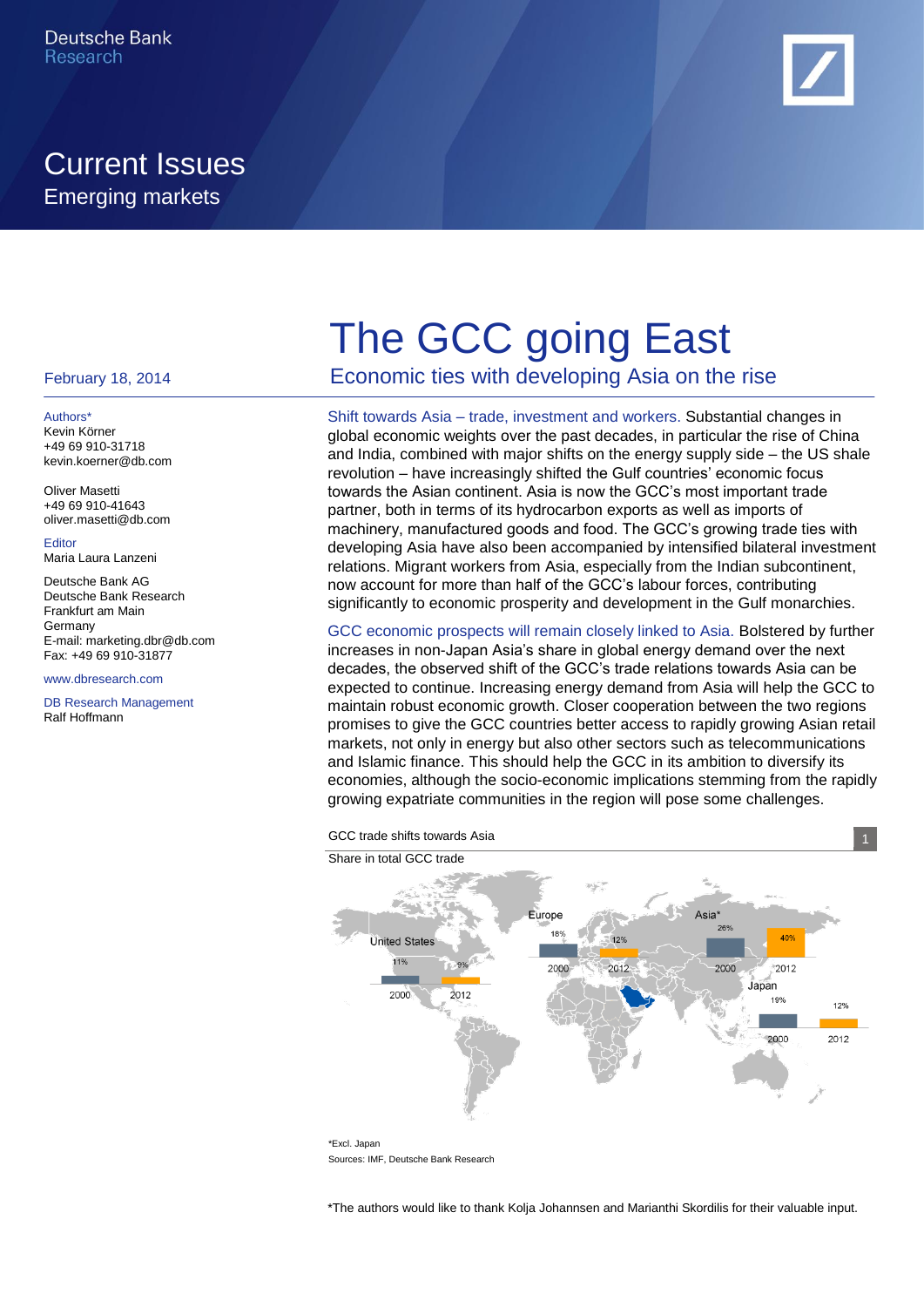

Bahrain 0.01%

Oman  $0.4%$ **Qatar** 2%

Saudi Arabia 17%

United Arab Emirates 6%

Kuwait 7%

#### Rise of Asia and "shale revolution" herald changes for GCC

The Gulf Cooperation Council  $(GCC)^1$  is a region of extraordinary hydrocarbon resource wealth. The six countries are home to four of the world's five largest oil fields. They hold more than one third of the world's proven crude oil reserves, significantly more than any other region (see chart 2) and 22% of the world's proven natural gas reserves. The vast hydrocarbon wealth lifted the GCC countries within a couple of decades from being "subsistence economies" in the 1960s<sup>2</sup> to wealthy states with GDP per capita far above the emerging world's average and vast financial reserves.<sup>3</sup>

GCC holds one-third of the world's proven oil reserves 2



Source: IEA







Source: U.S. Energy Information Administration

Central & South America 16%

Africa  $\Omega$ 

Share in global proved crude oil reserves, 2012

6% <sub>Europe</sub> 1%

Asia & Oceania 3%

Eurasia

North Americ 14%

Middle East (excl. GCC) 20%

While its vast resource endowment will allow the GCC to continue prospering in the future, two major global developments will continue to change and shape the GCC's trade and investment ties:

**GCC** 33%

The rise of the Asian economies: over the past decades the global economic weight of developing Asian economies, driven by China and India, has increased from 4.7% in 1990 to 17.8% in 2013. The rise in economic activity has been accompanied by a sharp increase in energy demand. Asia's total energy demand more than doubled between 1990 and 2011 and is expected to continue growing at a fast pace (see chart 3). By the end of 2013, China had already overtaken the US as the world's largest net oil importer.

The "shale revolution": the relative shift in demand for the Gulf countries' hydrocarbons is being accelerated by more efficient energy usage in the Western countries, but even more importantly by a major shift on the supply side – the US "shale revolution". The strong increase in unconventional oil and gas production in the US is expected to transform the world's largest economy and formerly largest oil-importer into the world's largest oil producer by 2015<sup>5</sup> and a net-oil exporter (see chart 4).

 $4$  EIA (2013).

1

5 IEA World Energy Outlook 2013.

Sources: U.S. Energy Information Administration, Deutsche Bank Research

<sup>1</sup> The GCC countries are Bahrain, Qatar, Oman, Kuwait, Saudi Arabia and the United Arab Emirates (UAE).

 $\frac{2}{3}$  Sturm et al. (2008).

<sup>3</sup> For a detailed discussion of the GCC economies, see also Deutsche Bank (2013). "MENA Equity Strategy – MENA 101 – The Basics".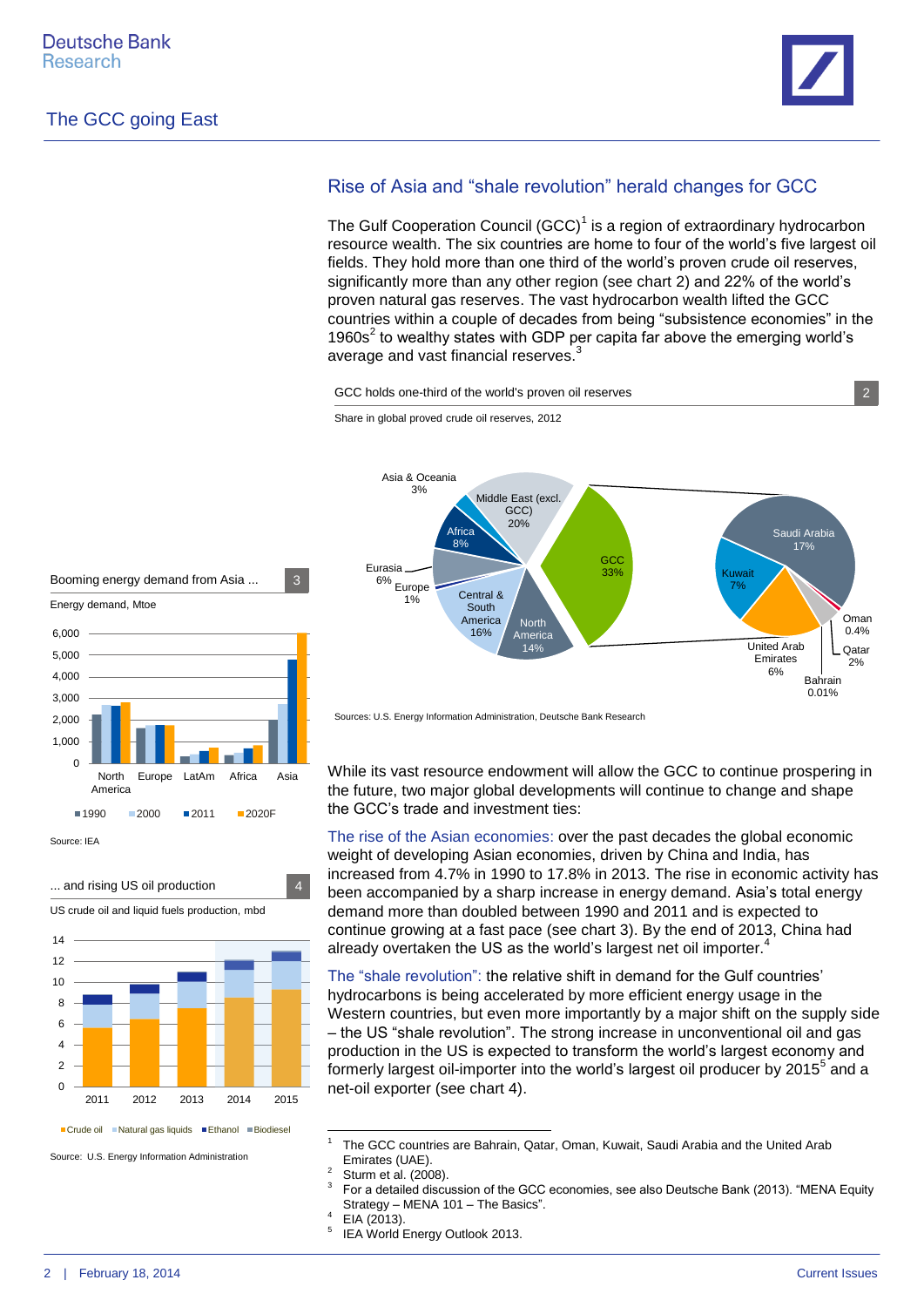



These global economic changes are having a major impact on the GCC economies. Export patterns have gradually shifted towards the East to quench the thirst for energy of Asia's emerging economies. But also in terms of imports, Asia has rapidly become the main trading partner for the Gulf monarchies, first superseding the US and then the EU countries. The GCC's growing trade ties with developing Asia have been accompanied by intensified bilateral investment relations. China in particular, is seeking to boost its energy security via strategic investments in the region. The GCC, on the other hand, has also discovered the opportunities stemming not only from growing Asian (retail) markets for energy, but also from other industries such as finance and telecommunications. The Gulf monarchies and rising Asian economies are not only growing together in terms of trade and finance. Migrant workers from Asia, especially from the Indian subcontinent, account for a large and increasing share of the populations and labour forces in GCC countries and send substantial remittances back to their home countries every year.

#### China and India becoming major trading partners for the GCC

The GCC economies depend heavily on exports of hydrocarbons and related products and, vice versa, on substantial imports of other goods, including food, machinery and manufactured articles. Not surprisingly, the Gulf monarchies rank amongst the most open countries in the world, with exports and imports of goods and services accounting for 110% of GDP (see chart 6).



Sources: IMF, Deutsche Bank Research

Over the last decade, there have been some significant changes in the trade patterns of the GCC countries. Japan remains the most important export destination for the GCC (see table 9), but its share declined from 23% in 2000 to 15% in 2012. At the same time, India jumped from rank 10 to rank 2, and it is now absorbing more than 10% of all GCC exports. China also increased its share from a mere 4% in 2000 to almost 10% 12 years later. These changing trade patterns reflect the shifts in global economic power towards the emerging world, in particular towards non-Japan Asia, which now absorbs more than 40% of all GCC exports (see chart 7). Whereas in 2000, 64% of exports headed towards the advanced economies (IMF definition), by 2012 the share had declined to about 47%. More than half of the GCC's exports are now directed towards the emerging and developing countries, accordingly.

The GCC's exports to non-Japan Asia are dominated by oil and gas, as well as derived petrochemicals and plastics, together accounting for more than 80% of total exports in 2012 (see chart 10). Non-Japan Asia absorbs almost 60% of the GCC's energy exports (Korea, Republic: 13%, China: 10%, India: 9%), and



Sources: IMF, Deutsche Bank Research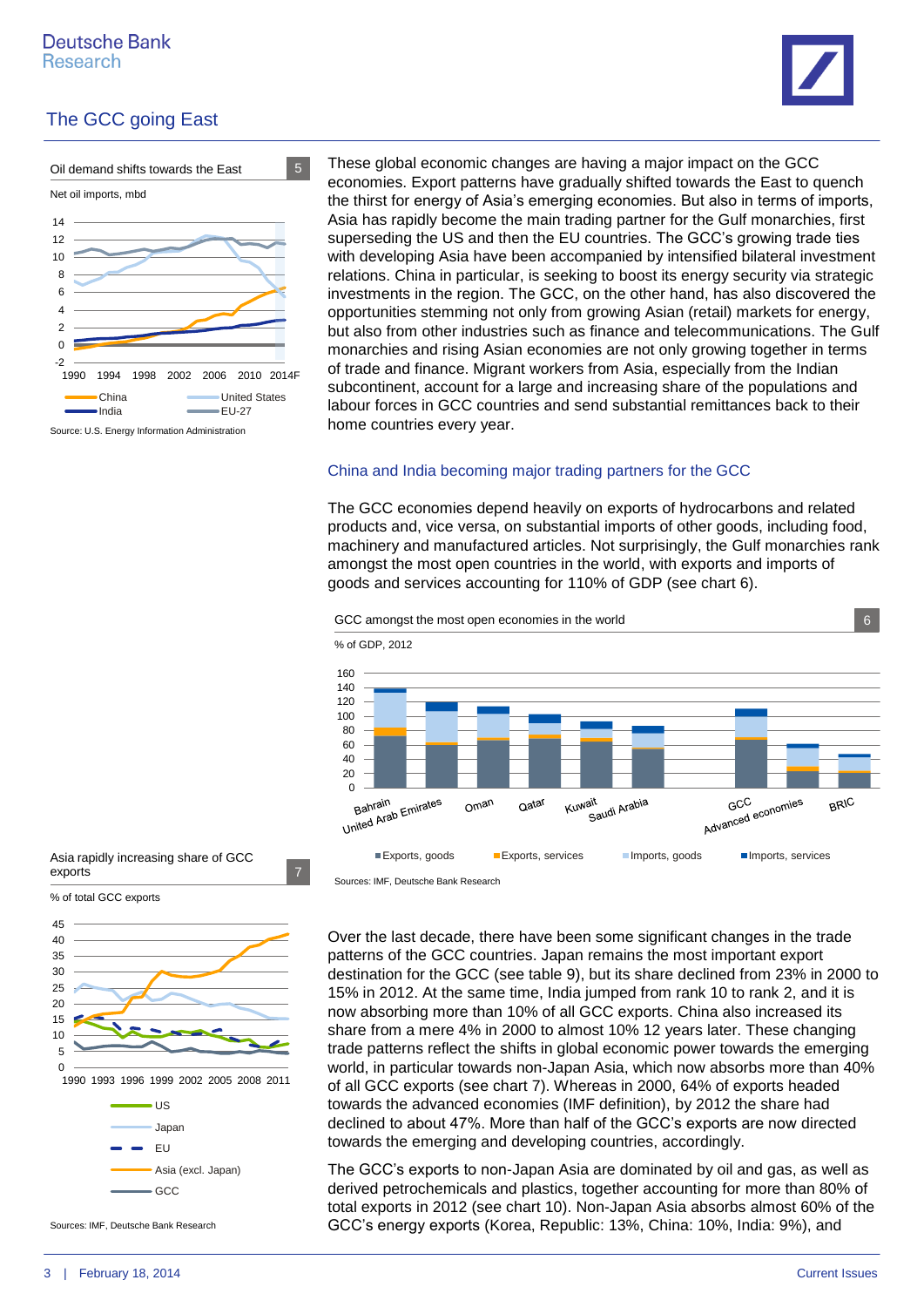



Sources: UNCTAD, Deutsche Bank Research

including Japan increases the share to 80%. At the same time, Asia has become increasingly dependent on oil imports from the Gulf countries. India now obtains more than 40% of its total oil imports from the GCC and 18% alone from Saudi Arabia. 30% of China's oil imports come from the GCC (17% from Saudi Arabia). Japan meets no less than 70% of its overall oil needs with imports from the Gulf monarchies, while the figure for Korea (Republic) is above 60%.

Main export partners (merchandise) 9

| $\frac{1}{2}$<br>◡ |            |        |                   |            |        |  |  |  |  |
|--------------------|------------|--------|-------------------|------------|--------|--|--|--|--|
|                    | 2000       |        | 2012              |            |        |  |  |  |  |
|                    | % of total | USD bn |                   | % of total | USD bn |  |  |  |  |
| 1 Japan            | 23.3       |        | $38.3$ Japan      | 15.3       | 142.9  |  |  |  |  |
| 2 Korea, Rep.      | 11.7       |        | 19.2 India        | 10.5       | 98.4   |  |  |  |  |
| 3 United States    | 10.6       |        | 17.4 Korea, Rep.  | 10.2       | 95.2   |  |  |  |  |
| 4 Singapore        | 4.8        |        | 7.9 China         | 9.8        | 91.6   |  |  |  |  |
| 5 China            | 3.6        |        | 5.9 United States | 7.4        | 69.3   |  |  |  |  |
| 6 Netherlands      | 2.6        |        | 4.3 Singapore     | 4.7        | 43.7   |  |  |  |  |
| 7 Thailand         | 2.6        |        | $4.3$ Iran        | 3.1        | 28.9   |  |  |  |  |
| 8 France           | 2.3        |        | 3.8 Thailand      | 2.9        | 27.4   |  |  |  |  |
| 9 Pakistan         | 2.1        |        | 3.4 Pakistan      | 1.6        | 15.4   |  |  |  |  |
| 10 India           | 1.8        |        | $3.0$ Italy       | 1.3        | 12.5   |  |  |  |  |
|                    |            |        |                   |            |        |  |  |  |  |

Sources: IMF, Deutsche Bank Research

GCC exports heavily concentrated on hydrocarbons and related products 10



Sources: UNCTAD, Deutsche Bank Reserarch

The trade pattern of the Gulf countries' imports appears to have undergone a similar change to that of exports (see chart 11 and table 12). More than 35% of total imports now come from non-Japan Asia, compared to below 20% in 2000. China and India moved to replace the US and Japan as the GCC's most important import sources, with the share of imports from China and India more than doubling within little more than a decade. This was accompanied by a substantial decline in the import share of industrial countries, and in particular of the European Union, which saw its share drop from above 30% in 2000 to around 20% in 2012. While exports to the Asian continent are focused on hydrocarbons, imports from non-Japan Asia are mainly concentrated in machinery, manufactured goods and articles (see chart 13).

The growing importance of trade relations with the Asian continent is also reflected in the Gulf's trade policies towards Asia. Most prominently, in September 2013, the Gulf Cooperation Council-Singapore Free Trade Agreement (GSFTA) came into force. This is the first free trade agreement between the GCC and a non-Middle East country. The FTA treats 99% of all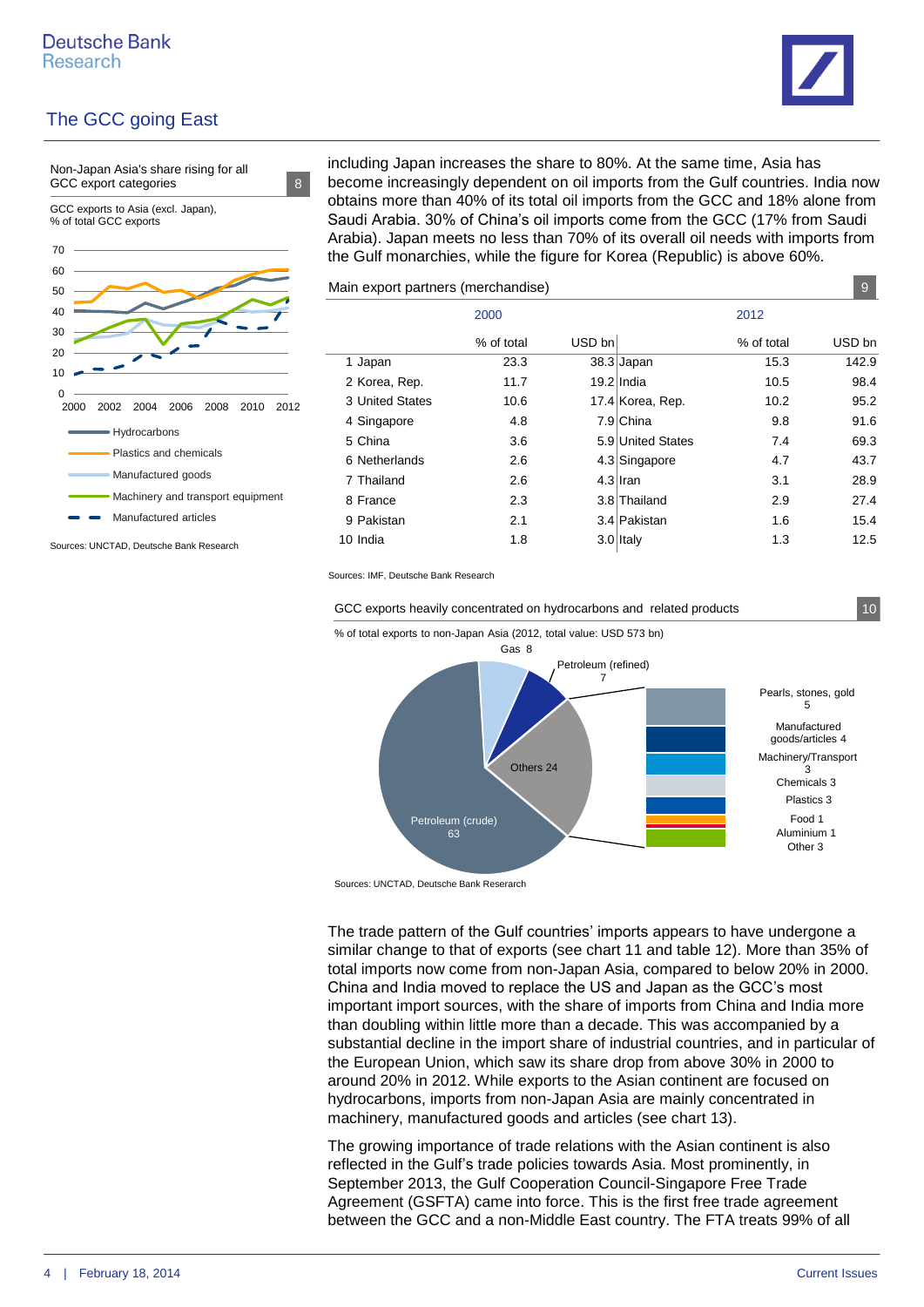



Sources: IMF, Deutsche Bank Research

exports from Singapore to the GCC as tariff-free (the GCC has a 5% custom duty on all foreign goods, with exemptions and national regulations for certain product classes).<sup>6</sup> In addition, the agreement provides for preferential treatment in other areas, including trade in services, investment, rules of origin and customs procedures.<sup>7</sup>

The GCC countries also committed to recognise the Singapore Halal<sup>8</sup> standards as being similar to their domestic Halal standards, providing further opportunities for trade. Singapore is currently the GCC's  $6<sup>th</sup>$  largest export destination and a trade hub to the Asian markets. Other free-trade agreements with Asian trade partners are currently under negotiation, including India and China. Chinese President Xi Jinping in January called for a swift signing of a free trade agreement between China and the Gulf Cooperation Council, which has been the subject of negotiations for a decade. From the Chinese perspective, the free trade agreement would not only allow it to obtain the vast oil imports from the region at lower prices, but also offer improved investment and business opportunities to Chinese companies.<sup>9</sup>

Main import partners (merchandise) 12

|                     | 2000       |        | 2012                  |            |        |
|---------------------|------------|--------|-----------------------|------------|--------|
|                     | % of total | USD bn |                       | % of total | USD bn |
| 1 United States     | 13.0       |        | 9.8 China             | 12.3       | 59.8   |
| 2 Japan             | 10.1       |        | 7.6 India             | 11.3       | 54.9   |
| 3 United<br>Kingdom | 7.1        |        | 5.3 United States     | 11.3       | 54.9   |
| 4 Germany           | 7.0        |        | $5.3$ Japan           | 5.6        | 27.4   |
| 5 France            | 5.2        |        | 3.9 Germany           | 5.3        | 25.9   |
| 6 China             | 5.1        |        | 3.8 Korea, Rep.       | 4.4        | 21.5   |
| 7 Italy             | 4.6        |        | $3.4$ Italy           | 3.3        | 16.0   |
| 8 Korea, Rep.       | 4.1        |        | 3.1 United<br>Kingdom | 2.9        | 14.2   |
| 9 India             | 4.1        |        | 3.1 Turkey            | 2.9        | 14.2   |
| 10 Australia        | 2.4        |        | 1.8 France            | 2.6        | 12.8   |

Sources: IMF, Deutsche Bank Research

Imports from Asia concentrated in machinery and manufactured goods 13



-<br>6

- International Enterprise Singapore (2013).
- <sup>7</sup> Ministry of Foreign Affairs Singapore (2013). 8
- Food permitted under the Islamic Law.
- <sup>9</sup> China Daily (2014).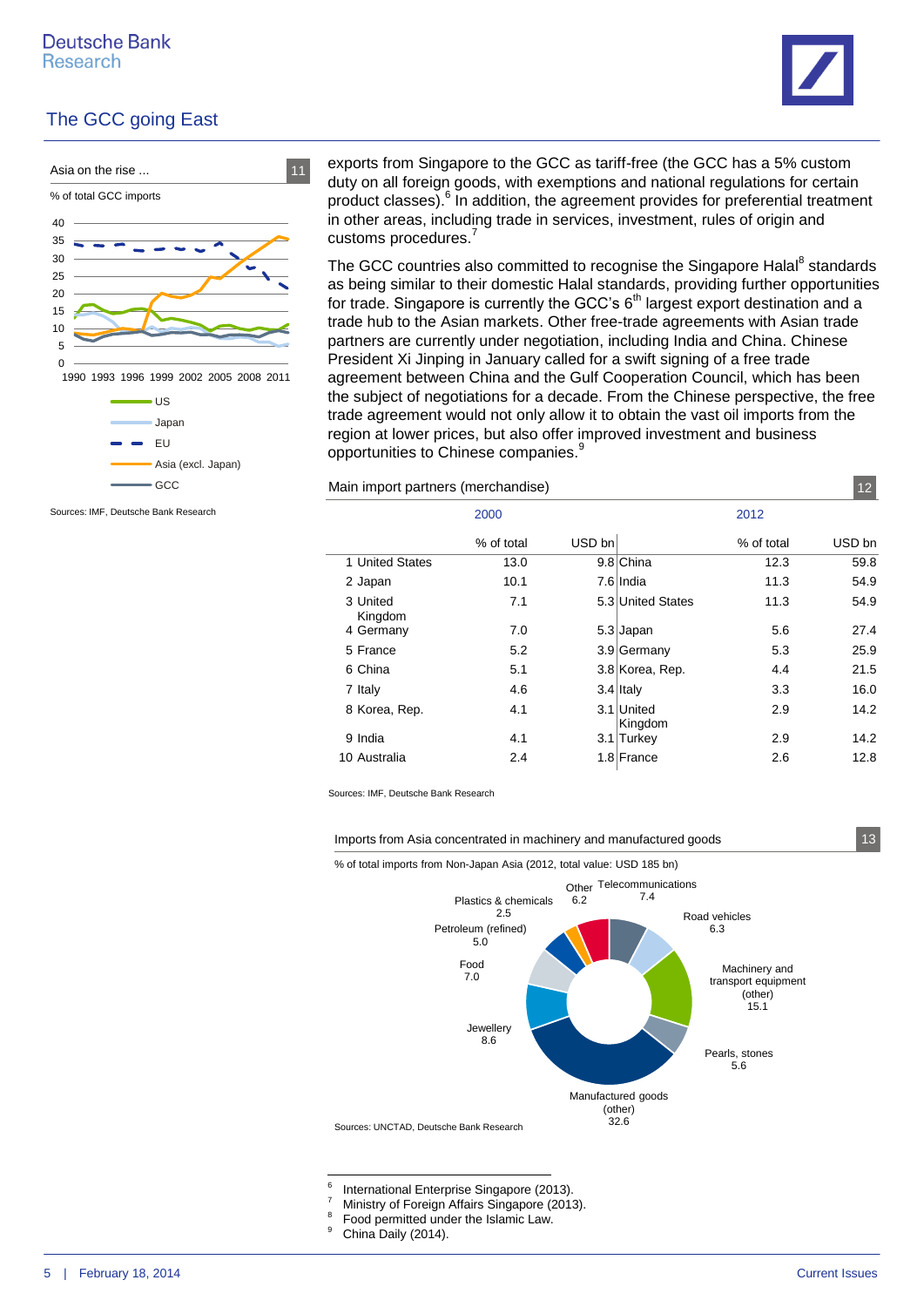



Sources: UNCTAD, Deutsche Bank Research

#### Rising investment between GCC and developing Asia

The intensification of trade ties between the Gulf monarchies and developing Asia has been accompanied by significantly increased mutual investment interests both from Asia towards the GCC and vice versa. Asia's increased energy demand, in particular from China, has fuelled investment not only in the Gulf region's hydrocarbon industry, but also in infrastructure and other industries. For the Gulf countries, investment projects in Asia promise access not only to growing energy markets, but also to other sectors such as (Islamic) finance and telecommunications.

Compared to other emerging markets, the hydrocarbon-rich Gulf monarchies are not in dire need of foreign direct and portfolio investment to spur their economic development. Years of current account surpluses have allowed them to build up vast financial wealth in the form of sovereign wealth funds (SWFs) and foreign currency reserves, putting them into a more than comfortable external net-creditor position. Their ambition to attract FDI can rather be understood in the context of the Gulf countries' efforts to diversify their economies away from the hydrocarbon sector and therefore to profit from the transfer of technology, knowledge and business skills via foreign investors. Shifts in the GCC's global trade pattern might strengthen its interest in new strategic partnerships particularly in Asia.

In 2012, Saudi Arabia and the UAE together received around 83% of all FDI inflows to the GCC (see chart 15). Saudi Arabia was the destination of 46% of all inward FDI, but only accounted for 24% of all outward FDI, behind Kuwait (41%) The UAE came second on inward FDI (36%) and third on outward FDI (14%). Total FDI inflows to the GCC still remained below the levels reached in 2008, also reflecting the ongoing political uncertainty in the Middle East.



China's FDI share in Saudi Arabia rising 16





Sources: SAGIA, Deutsche Bank Research Total FDI stock 2010: USD 170.4 bn.

Sources UNCTAD, Deutsche Bank Research

While country-level data on foreign investment activity in and from the GCC countries are generally quite difficult to obtain, available information and anecdotal evidence points to an increase in investment relations between Asia and the GCC over the recent years. With energy security very high on China's economic and political agenda (almost 50% of all Chinese foreign investment between 2005 and 2012 went into energy and power), China became an important investor in the Gulf region. From 2005 to 2012, China accounted for around 8% of all FDI inflows (USD 323 bn) into the GCC. More than 50% of Chinese investments in the Gulf monarchies during that period went to Saudi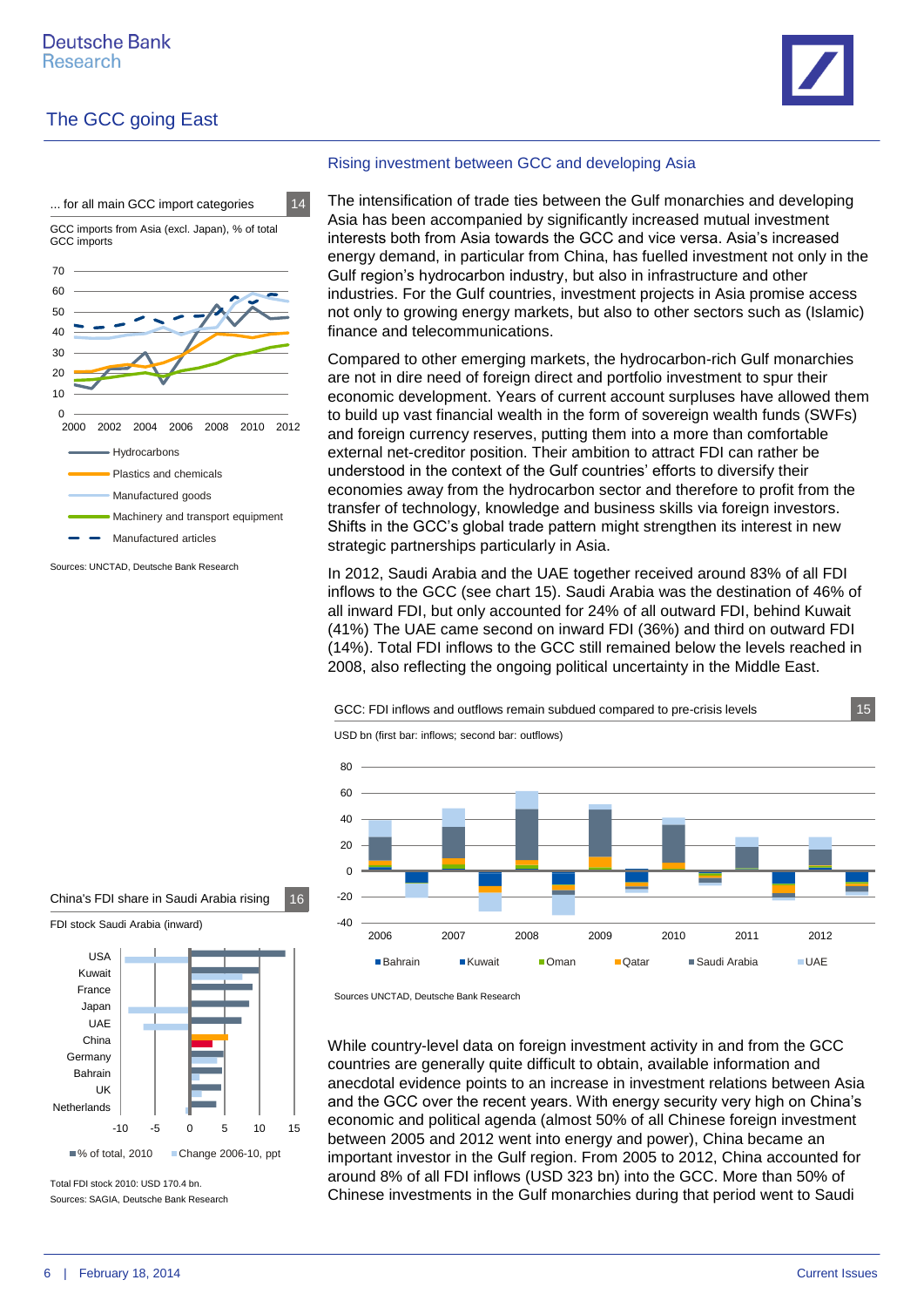USD bn

**Construction** 

Sources: The Heritage Foundation, Deutsche Bank Research

Oil & Gas

Chinese contracted investment in the GCC 2005-2012 18

Aluminium

■Saudi Arabia ■UAE ■Kuwait ■Qatar

Shipping

Other





Arabia and about 30% to the UAE.<sup>10</sup> In 2010, China ranked the sixth largest investor in Saudi Arabia (see chart 16) with USD 9.4 bn, according to official data. This compares to an investment of just about USD 1 bn only a few years earlier in 2006. However, from a Chinese perspective, FDI into the GCC represents quite a small share of its total FDI portfolio (2010: USD 317 bn).

Chinese-Saudi bilateral investment projects 17

Chinese investment in the Gulf primarily focused on the energy sector, shipping and construction (see chart 18).

— China's Sinopec took a 37.5% stake in Saudi Arabia's USD 10 bn Red Sea Refining Company (YASREF) in the city of Yanbu. Construction of the 400,000 bpd refinery is expected to be completed in 2014.

Saudi Arabia, on the other hand, also started to invest in the Chinese downstream refining industry in order to improve its access to the growing Chinese market.

- Saudi Arabia's state-owned Aramco, the world's largest oil producer, took a 25% stake in the Chinese Fujian refinery.
- It also formed a joint venture with China's PetroChina for the construction of a 200,000 bpd refinery in the south-western Chinese province of Yunnan.

In 2012, Saudi Arabia and China signed an agreement on enhancing cooperation regarding nuclear plant development and maintenance, as Saudi Arabia plans to build 16 nuclear power  $\overline{0}$  **Fig. 1. The next 20 years**, with the first one planned to be online in 2022.

> The United Arab Emirates were the third largest investor in Pakistan between 2007 and 2012, with USD 1.4 bn (9% of total FDI), behind the US and the UK. Mutual relations are traditionally strong between the UAE and India, also reflected in close investment ties. The UAE were the  $10<sup>th</sup>$  largest investor in terms of FDI inflows to India between 2000 and 2013 with USD 2.6 bn or 1% of total FDI equity inflows over that period. India, in return, has become one of the major investors in the UAE, ranking  $7<sup>th</sup>$  in 2011 with 3% of total FDI inflows, according to official data. India in 2011 was the fourth largest origin of foreign direct investment into Oman, with Indian inward FDI stock amounting to USD 0.6 bn or 4% of total FDI.<sup>11</sup> India ranked ahead of Oman's regional neighbours Kuwait, Bahrain and Qatar. FDI into the sultanate is dominated by the UK, with a share of almost 40%, and followed by the Emirates with a share of about 16% and the US at around 9%. While FDI from the UK and US concentrates strongly on oil and gas exploration, Indian FDI focuses on manufacturing (almost 50%) and financial intermediation (21%).

#### Islamic finance ties growing

Next to energy-related investments in Asia (i.e. refineries, ports), FDI investments from the GCC into selected other market segments have been on the rise as well. While the GCC is still a major global hub for Islamic financing (42% of total Islamic assets worldwide in 2012),  $12$  Malaysia has developed into the largest Sukuk $^{13}$  market worldwide. According to Standard and Poor's (2013), this development led to an increased interdependence of Sukuk markets in GCC and Asia, as Sukuks are preferably issued in the Malaysian ringgit. Attracted by this growing market, a number of GCC banks opened subsidiaries in Malaysia.<sup>14</sup>

<sup>10</sup> <sup>10</sup> Heritage Foundation (2013).

<sup>&</sup>lt;sup>11</sup> Sultanate of Oman National Centre for Statistics and Information (2013).

Kern (2012).

<sup>&</sup>lt;sup>13</sup> Islamic equivalent to a bond.

 $14$  Devadason (2013).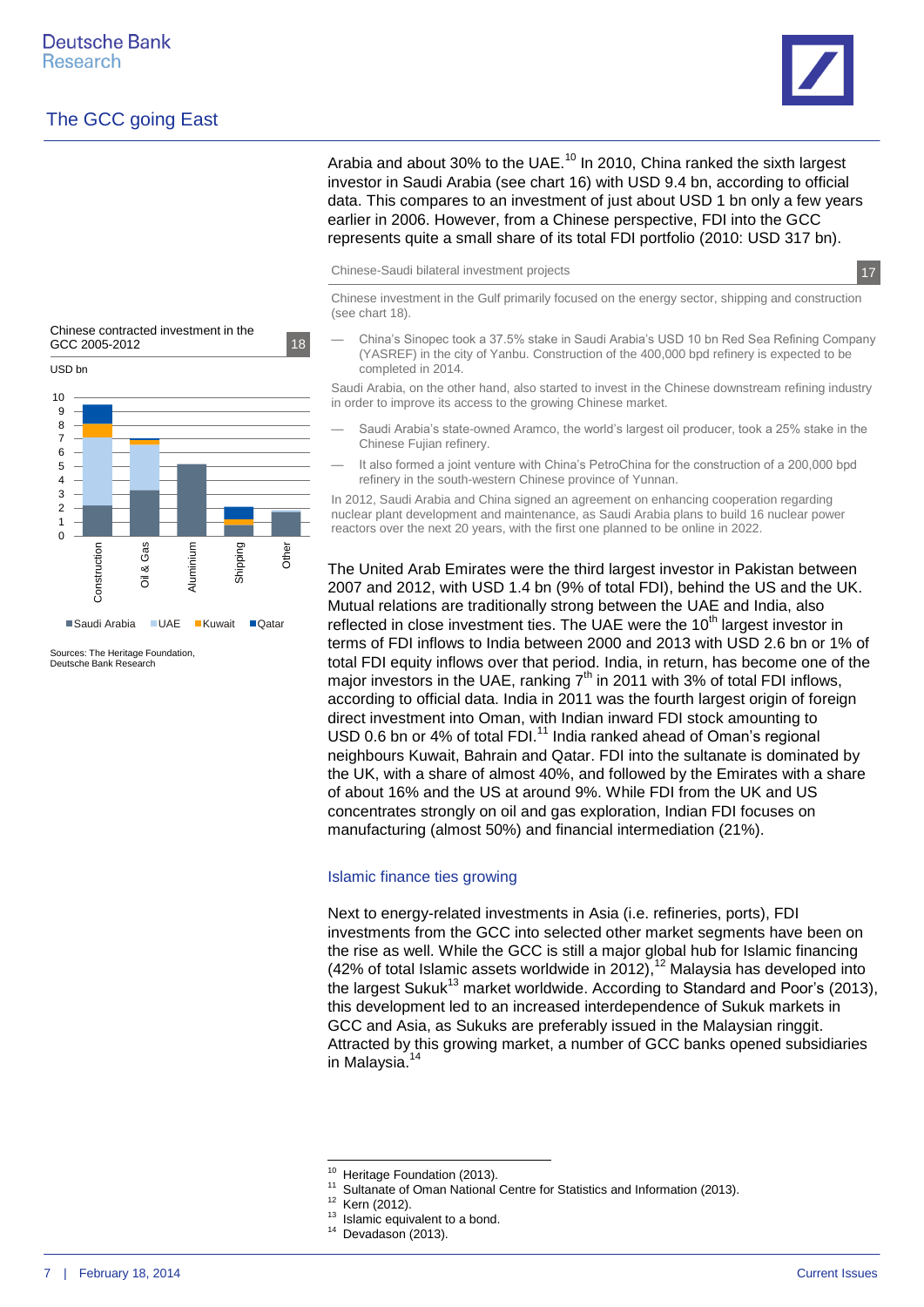



Sources: National authorities, Deutsche Bank Research





Asian expatriates constitute major share in GCC populations and workforce

Besides trade and investments, a third important tie between the Gulf monarchies and developing Asia is the large expatriate community from Asia living and working in the GCC. The vast hydrocarbon wealth in the GCC that spurred its economies over the last decades and led to a boom in the construction and petroleum sectors caused a huge inflow of immigrants, mainly from Asia and the broader Middle East. Up to 19 million non-nationals (2012 numbers) are currently estimated to live in the GCC, accounting for around 40% of the total population. The largest expatriate communities are located in Qatar and the UAE (as a share of population), making up more than 80% of the total population (see chart 19). Foreign workers are estimated to constitute around 50% of the population in Bahrain and Kuwait and 30% in Oman. Saudi Arabia, the GCC country with by far the highest population has a share of expatriates of about 20%.<sup>15</sup>

The large inflow of foreign workers together with other factors such as a traditionally high birth rate drove population growth in the GCC above global averages. Between 2000 and 2012, the GCC's total population grew by more than 60% to almost 50 million. Annual remittances from the GCC, sent by expatriates back to their home countries, are estimated to be worth more than USD 70-80 bn (World Bank data), or between 4-5% of the GCC's aggregate gross domestic product (2012). Around 70% of the expatriates working in the GCC are estimated to come from developing Asia.<sup>16</sup> Indians constitute the largest expatriate community of around 6 million people (30% of all expatriates)<sup>17</sup>, reflecting the longstanding relations between India and the GCC. They are followed by immigrants from Pakistan, Philippines, Bangladesh and Indonesia. Not surprisingly, also around two-thirds of total remittances sent abroad from the GCC are directed towards Asia, while 35% of all remittances to developing Asia (excl. China) come from the GCC (see Chart 21).

Remittance flows to developing Asia (excl. China) 21





As shown in chart 20, for many (South-)Asian economies, GCC remittances are an elementary source of foreign currency inflows, significantly outstripping, for example, FDI inflows. They represent an essential contribution to the development of the domestic economies. Also in the GCC host countries, foreign workers contributed significantly to economic wealth and development over the last decades, filling the GCC's demand not only for unskilled or lowskilled labour, but also for highly qualified experts.

However, the labour markets in most GCC countries are highly divided, with most nationals working in the public sector and the private sector being dominated by expatriates (see chart 22). This has increasingly become a

Qatar Kuwait Saudi

Private sector Public sector

Sources: Gulf Investment Corp, GCC Economic Statistics

Nationals hardly work in private sector 22

Share of nationals in total employment (2010)

Arabia

Oman Bahrain

0% 20% 40% 60% 80% 100%

 $15$ See also Deutsche Bank (2013). "MENA Equity Strategy - MENA 101 - The Basics".

<sup>&</sup>lt;sup>16</sup> International Labour Office (2009).

<sup>&</sup>lt;sup>17</sup> Ministry of Overseas Indian Affairs (2012).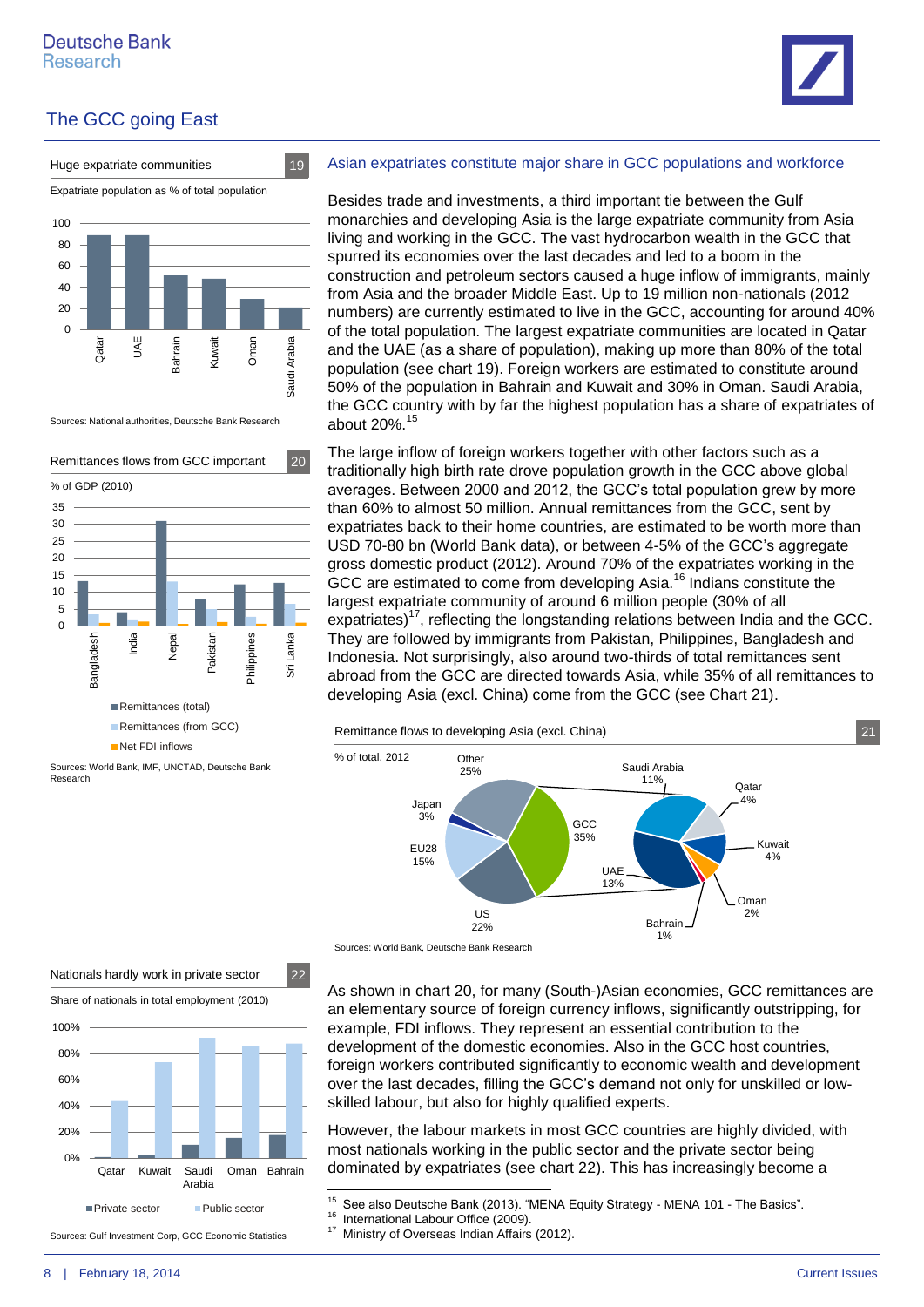

problem for countries such as Saudi Arabia with a rapidly growing population and increasing fiscal pressures on the public sector. While between 2000 and 2010, around  $\overline{7}$  million jobs were created in the GCC<sup>18</sup>, less than 2 million went to nationals. In the Saudi case, the official unemployment rate of around 6% increases to 12%, once expatriates are excluded from the statistics.<sup>19</sup> But even this rate only includes those who are actively looking for a job. A related statistical measure, the "employment-to-population" ratio for those aged between 15 and 64 comes in at 44.7% for Saudi Arabia, compared to 51% in the GCC as a whole and 60% on a global average. $^{20}$  This number also reflects the still very low participation rate of women in the labour force.

Governments have reacted to the low share of nationals in the private sector by imposing limitations on the recruitment of foreign workers or sending them back to their home countries. Saudi Arabia, in an effort to increase the share of national employees in the private sector ("Saudization" policy) has started a crackdown on foreign workers with expired or invalid papers, which is estimated to have driven out hundreds of thousands expatriates from the country in  $2013.<sup>21</sup>$  The working and living conditions of expatriate workers in the Gulf have also frequently been subject of concern of human rights groups and can cloud political relations with expats' home countries.

#### GCC economic prospects will remain closely linked to Asia

With Asian economies expected to remain the world's growth engines in the years to come, their energy demand will continue to rise relative to other world regions. The International Energy Agency (IEA) forecasts in the latest World Energy Outlook an increase in non-Japan Asia's share in global energy demand to 41% in 2035, from 33% in 2011 (see chart 23). In addition, the IEA reckons that a major share of developing Asia's increased oil demand will be covered by imports from the Middle East region. For China and India, oil imports from the Middle East are expected to double in volume over that period.<sup>22</sup> Accordingly, the observed shift of the GCC's trade relations towards Asia can be expected to continue over the next decades.

Closer cooperation between the two regions should also further strengthen investment ties and promises to give the GCC countries better access to rapidly growing Asian markets not only for energy, but also other sectors such as telecommunications and Islamic finance. This could help the GCC countries in their ambition to diversify their economies. At the same time, growing interest from Asian investors in the GCC region is not only focused on the strategically important hydrocarbon sector but also on construction, shipping and manufacturing. The GCC countries' efforts to establish themselves as centre for research and development in the high technology sector could also benefit from the transfer of knowledge and technology that accompanies increased collaboration between the GCC and Asian economies in areas such as alternative energies and nuclear energy. Given the Arabian Peninsula's geographical location as a bridgehead between Europe, Africa and Asia, the current aspiration to establish the region as an international hub for trade and travel generally seems to be realistic. Upcoming mega-events in the region such as the 2020 World Expo in Dubai or the FIFA World Cup 2022 in Qatar will further boost this development by attracting tourism and investment.

- 18  $^{18}$  IMF (2011).
- $^{19}$  Aissaoui (2013).

 $22$  IEA (2013).



Asia's energy demand expected to

Share in global energy demand

Asia's energy demand expected to 23

\*Excl. Japan

Sources: IEA World Energy Outlook, Deutsche Bank Research

 $^{20}$  Aissaoui (2013).

Reuters (2013).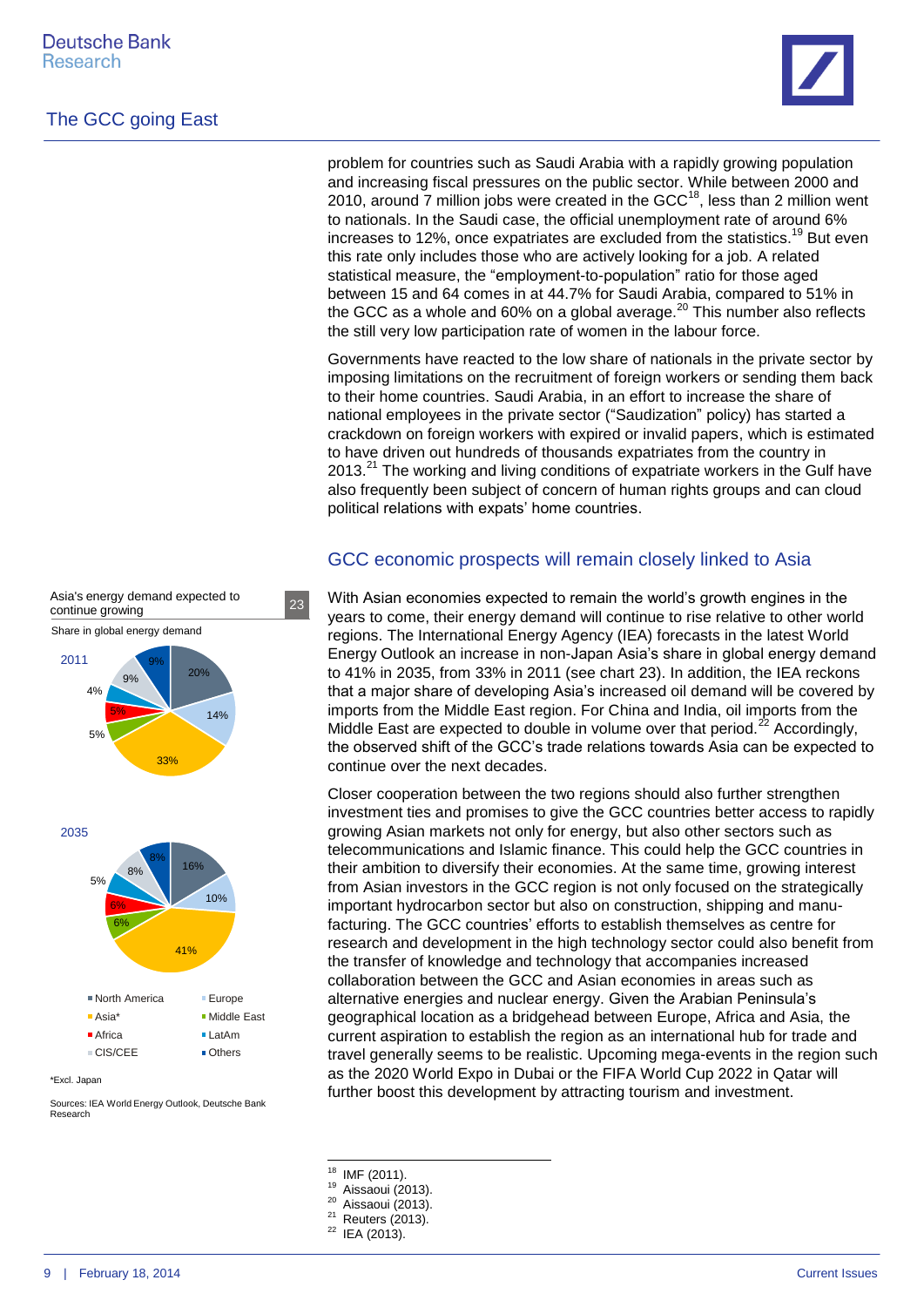

However, the increasing interconnections between the GCC and Asia also expose the region to new risks. On one hand, it makes the GCC increasingly dependent on economic developments and stability in major Asian trading partners. On the other hand, socio-economic implications stemming from the rapidly growing expatriate communities in the region, in particular from Asia, need to be addressed in a sustainable way.

Kevin Körner (+49 69 910-31718, kevin.koerner@db.com) Oliver Masetti (+49 69 910-41643, oliver.masetti@db.com)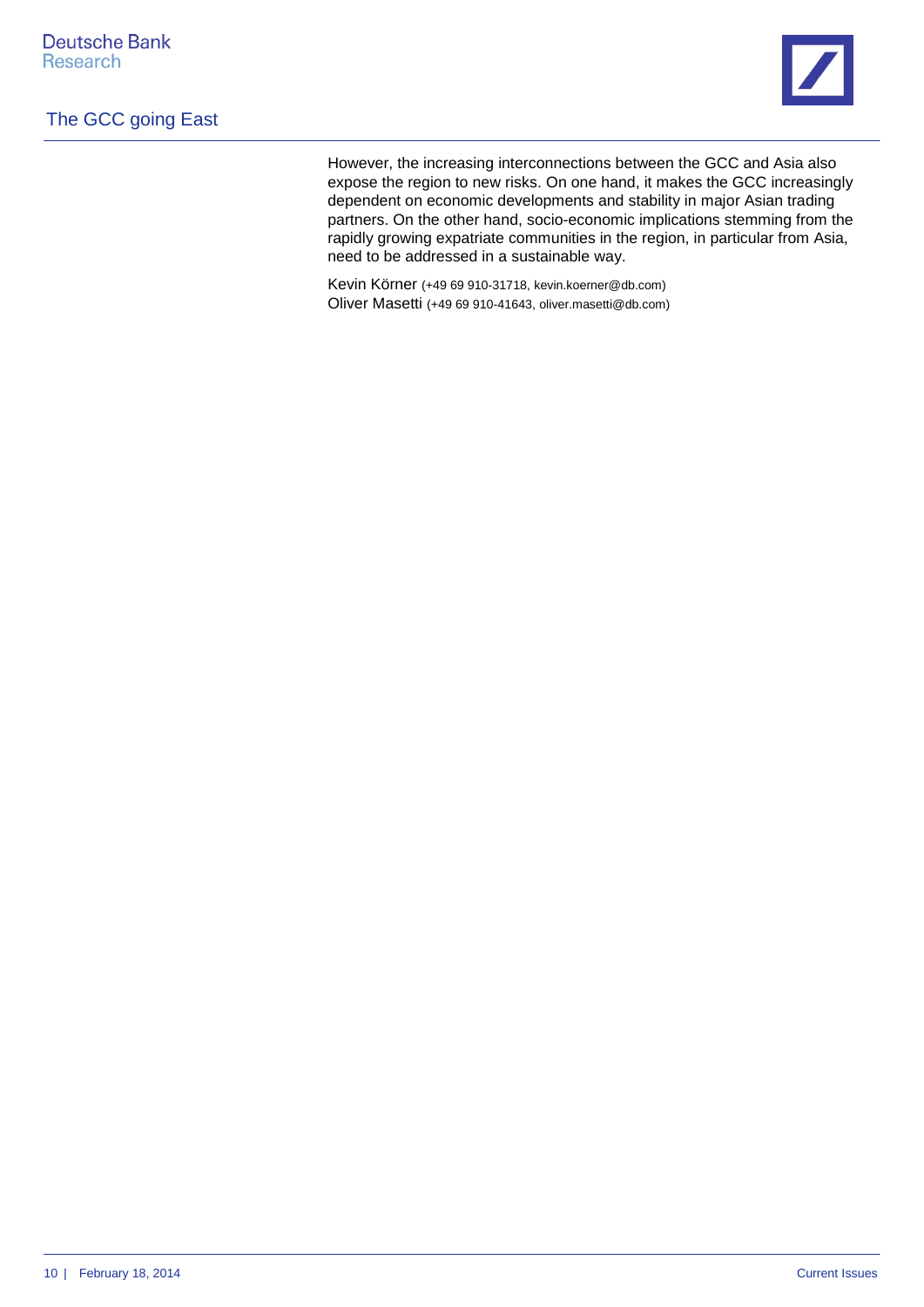

#### References

- Aissaoui, Ali (2013). Saudi Arabia's Economic Diversification: Progress in the Context of the GCC and Challenges. APICORP Economic Commentary Vol 8 No 6, June 2013 – Special Edition.
- China Daily (2013). Xi calls for early signing of China-Gulf FTA (January 18, 2014).
- Deutsche Bank Markets Research (2013). MENA Equity Strategy MENA 101 – The Basics. December 2013.
- Devadason, Evelyn S. (2013). Malaysia: A Base for the Growing Asia-Middle East Market? Middle East Institute/Middle East-Asia Project.
- Heritage Foundation (2013). China Global Investment Tracker dataset, updated January 2013.
- International Energy Agency IEA (2013). World Energy Outlook 2013. October 2013.
- International Enterprise Singapore (2013). Overview of the GCC-Singapore Free Trade Agreement (GSFTA).
- International Labour Office (2009). International labour migration and employment in the Arab region: Origins, consequences and the way forward.
- International Monetary Fund (2011). Gulf Cooperation Council Countries (GCC): Enhancing Economic Outcomes in an Uncertain Global Economy.
- Kern, Steffen (2012). GCC financial markets: Long-term prospects for finance in the Gulf region. Deutsche Bank Research. Current Issues. November 14, 2012.
- Ministry of Foreign Affairs Singapore (2013). Joint Press Statement on the Gulf Cooperation Council-Singapore Free Trade Agreement. September 1, 2013.
- Ministry of Overseas Indian Affairs (2012). Population of Non-Resident Indians (NRIs): Country Wise.
- Reuters (2013). Saudi police clash with foreign workers after visa raids (November 10, 2013).

Standard & Poor's (2013). Investor appetite pushes Sukuk into the mainstream.

- Sturm, Michael, Jan Strasky, Petra Adolf and Dominik Peschel (2008). The Gulf Cooperation Council Countries. Economic Structures, Recent Developments and Role in the Global Economy. ECB Occasional Paper Series. No 92/July 2008.
- Sultanate of Oman National Centre for Statistics & Information (2013). Foreign Investment 2007 - 2011.
- U.S. Energy Information Agency (2013). Short-term Energy Outlook. October 2013.